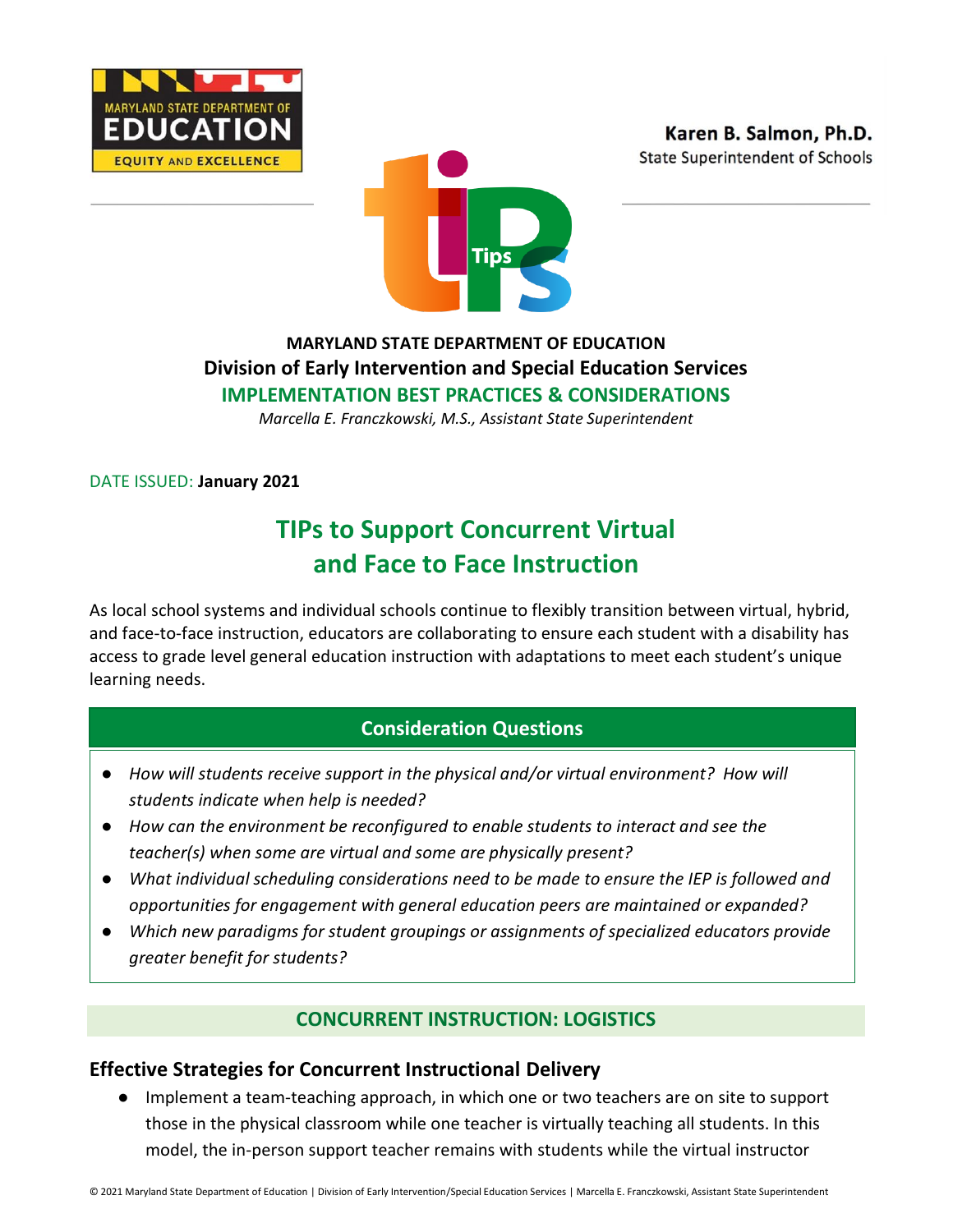changes for each course period or activity. This teaming strategy may be successful when it is possible to develop and maintain cohorts/pods of students who remain together for the majority of the day across several subjects, especially for elementary or some middle school students.

- To support a sense of class community, use one device to project students in the virtual conference platform, and use another device positioned towards the students who are learning in the classroom so that classmates at home can see their peers in the classroom.
- Consider using blended learning models to support concurrent instruction:
	- o The ["](https://www.edutopia.org/blog/flipped-classroom-pro-and-con-mary-beth-hertz)**[flipped classroom](https://www.edutopia.org/blog/flipped-classroom-pro-and-con-mary-beth-hertz)**["](https://www.edutopia.org/blog/flipped-classroom-pro-and-con-mary-beth-hertz) strategy: the teacher intentionally shifts instruction to a more learner-centered model. Short teacher-led lectures are pre-recorded for students to view in advance, shifting explanations, instruction, and/or modeling to video. During synchronous sessions, teachers answer questions, facilitate group activities, and monitor assignments. This model can be applied to in-person, virtual, or concurrent classrooms, with strategic planning for interactions. The goal of the flipped classroom is to promote varied learning activities that improve student pacing, engagement, and active learning opportunities.
	- o The "**[station rotation](https://www.edutopia.org/article/how-make-station-rotation-work-during-hybrid-learning)**" strategy: the teacher has a series of learning activities that students rotate through, which could include a teacher-led session as well as individual and/or small group activities for both in-person and virtual students, utilizing a set schedule.
	- o The "**[playlist model](https://catlintucker.com/2018/05/playlists/)**" strategy (also called the "menu model" or "a la carte"): the teacher provides each student with an individualized set of instructional activities that they complete at their own pace. This strategy allows teachers to include differentiated activities integrated throughout the lesson to support learning and to give students choices, which can increase engagement. Consider how students who need accommodations and supports to complete individual activities will receive them (both inperson and online).

#### **Innovative Practices for Addressing Concurrent Teaching Challenges**

If a school/system has an existing partnership with a college or university, collaborate to determine if new teacher candidates can support the development and/or monitoring of instruction.

#### **CONCURRENT INSTRUCTION: SUPPORT BY PARAEDUCATORS**

#### **Roles of Paraeducators in Supporting Concurrent Instruction**

- If a student joins a general education class from school, but the majority of their classmates participate via virtual learning, consider how paraeducators can collaborate with, and receive training from, special educators to support embedded instruction and maximize inclusive opportunities for skill development.
- In some cases, due to class size limitations to support social distancing, schools/systems may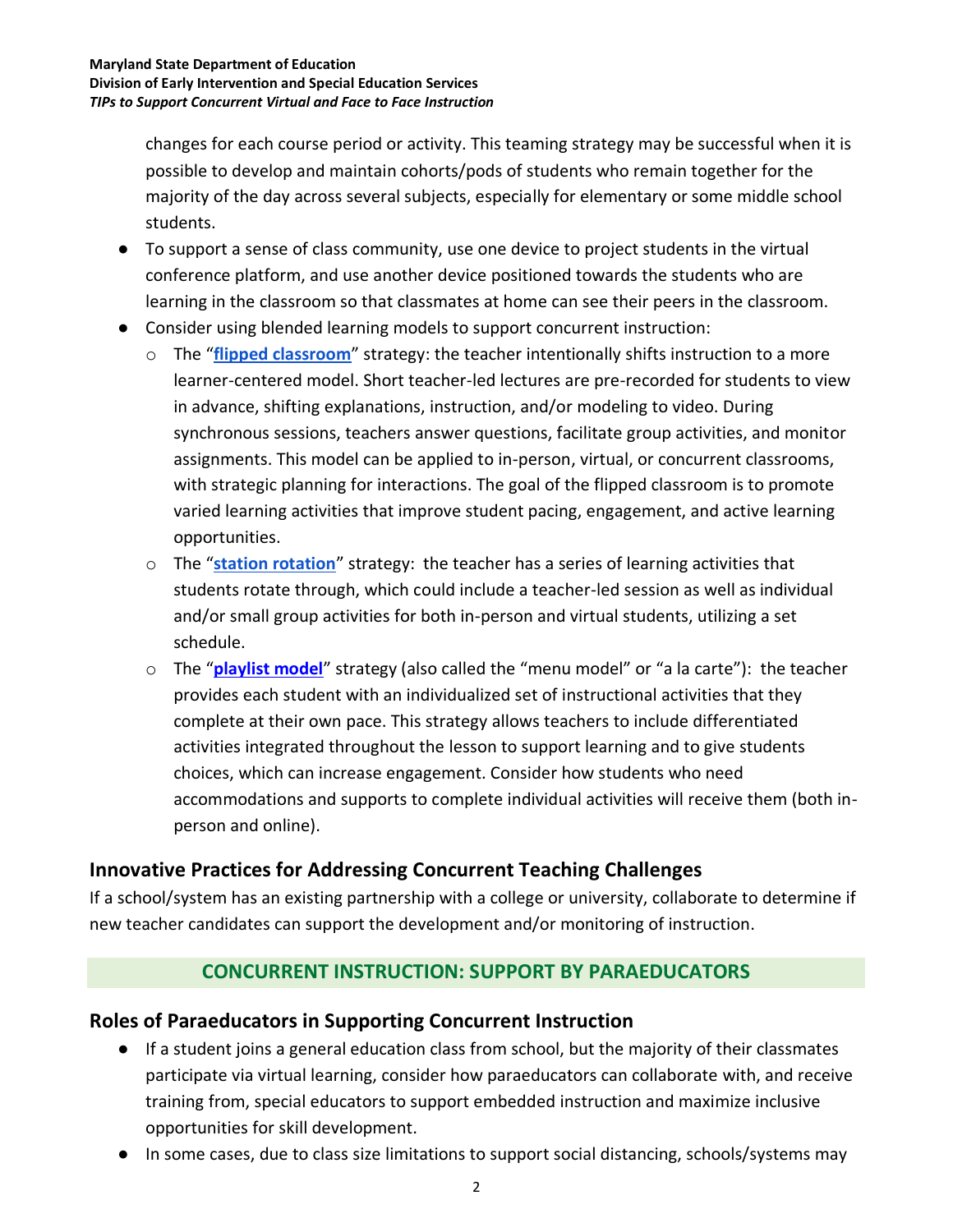elect to have paraeducators continue to support students via technology from another room or their home. In this case, paraeducators can support the ongoing learning of students attending class virtually while the teacher assists students who are physically in the classroom.

- Consider having paraeducators facilitate social interactions, such as lunch bunches and virtual recesses, to build community among virtual and in-person students and support social interaction goals.
- Paraeducators may pre-record videos or mini-lessons that can be facilitated in a concurrent setting for small groups of students in-person or those accessing instruction online.

#### **Preparing Paraeducators to Support Concurrent Instruction**

- Provide paraeducators with ongoing opportunities for professional development, ensuring that the topic is timely and relevant to the current instructional model and roles/responsibilities.
- Ensure paraeducators have access to technology or other needed resources to support students. This includes tools used to provide access to instruction for students or technologybased accommodations, such as speech-to-text, closed captioning, integrating augmented communication, etc.
- If paraeducators do not have consistent access to technology, consider how they may engage in lesson planning in support of teachers by preparing learning materials and creating resources.

### **CONCURRENT INSTRUCTION: TOOLS AND STRATEGIES**

#### **Tools/Strategies to Support Engagement**

- Embed the use of [PearDeck,](https://www.peardeck.com/googleslides) [Classroomscreen,](https://classroomscreen.com/) [Nearpod,](https://nearpod.com/) or similar technology to monitor and increase student engagement both in class and on a virtual conferencing platform (i.e., Zoom).
- Adapt traditional engagement strategies, such as think-pair-share and gallery walks, to virtual platforms (*[8 Strategies to Improve Participation in Your Virtual Classroom\)](https://www.edutopia.org/article/8-strategies-improve-participation-your-virtual-classroom).* Engage students in activation and engagement strategies in both the face-to-face and digital setting by concurrently running the activities or having students who are physically in the classroom login to a virtual platform to participate.

### **Tools/Strategies to Support Self-Advocacy**

- Utilize breakout room features in video conferencing platforms to provide opportunities for students to request a break or seek assistance. If a breakout room feature is not available, create a separate virtual space for students.
- Develop and reinforce the same language or process for requesting a break or assistance in person and in virtual instruction to build self-advocacy in both environments.
- Continue to provide students with visual cues & supports to advocate for assistance, breaks, etc.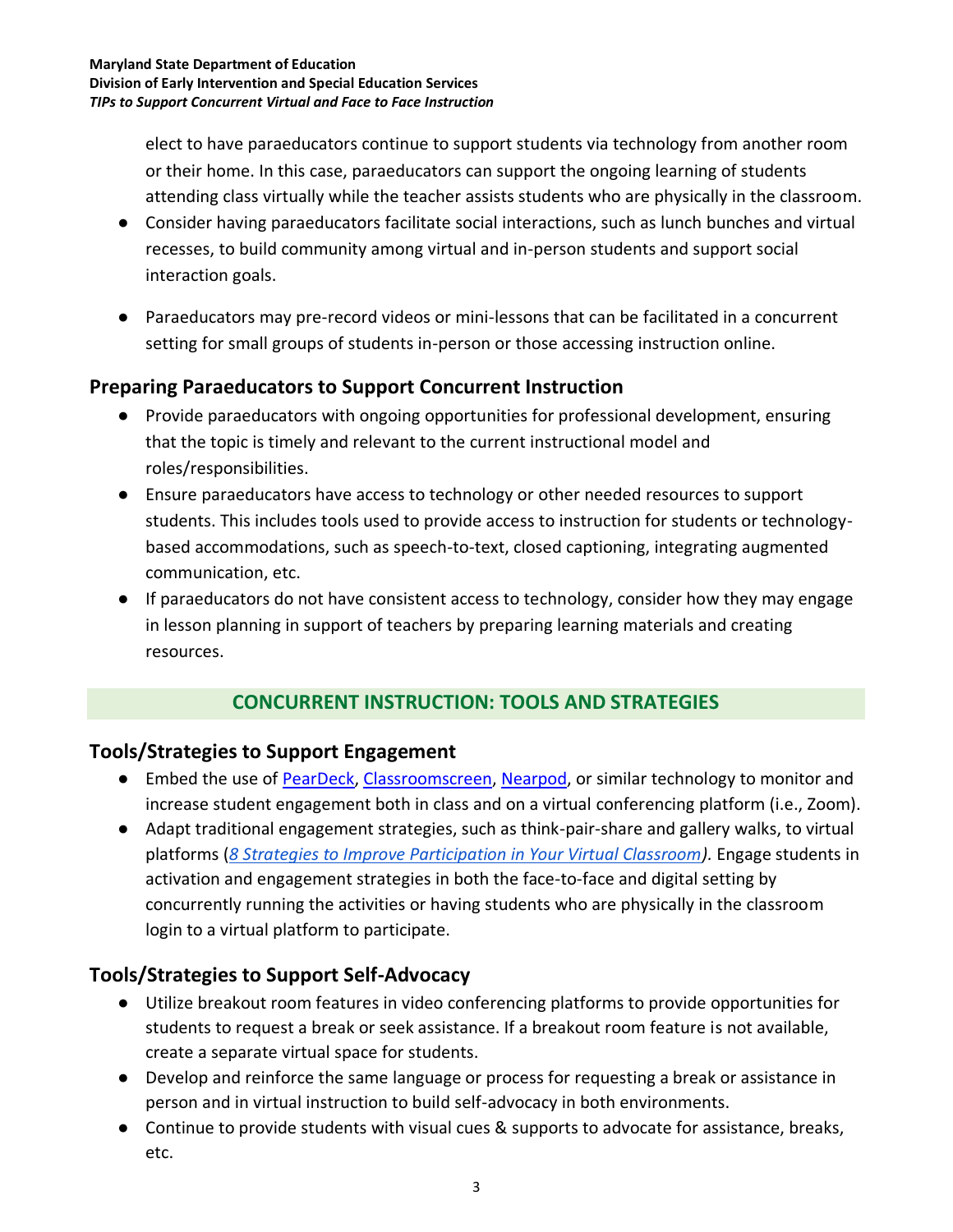**Maryland State Department of Education Division of Early Intervention and Special Education Services** *TIPs to Support Concurrent Virtual and Face to Face Instruction*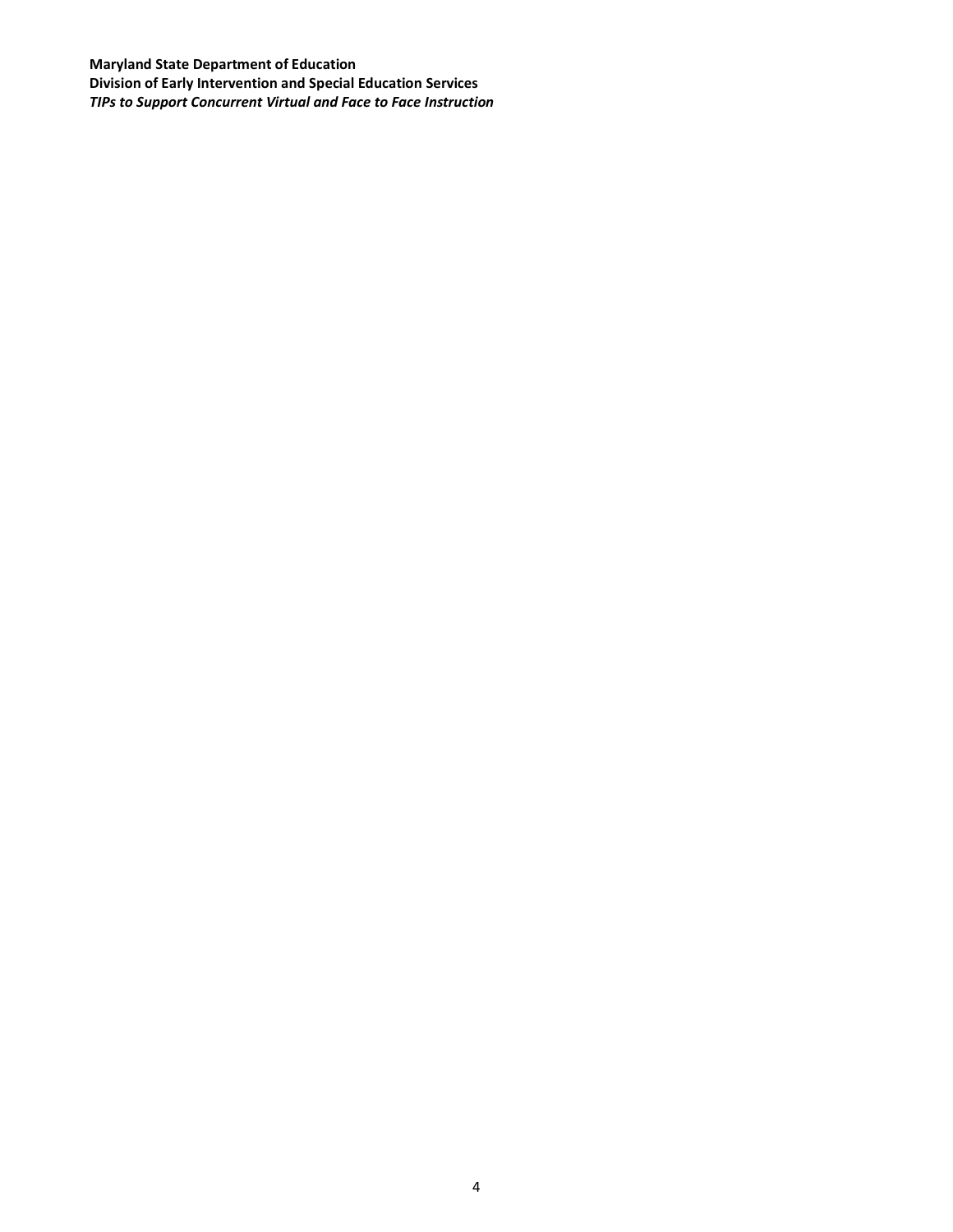### **Tools/Strategies to Support Perseverance**

Consider differentiating instruction to meet a variety of student needs, such as the use of:

- Tiered assignments: Different tasks are assigned to different students with varying degrees of challenge and/or complexity to meet the same learning goal.
- Independent Projects: Instructional tasks that offer choice and are multifaceted to appeal to auditory, visual, tactile and kinesthetic learners.
- Flexible groupings: Allows students to rotate into different groups with different partners or within small groups.

## **Tools/Strategies to Support Accessibility**

- Explore the remote control features to provide modeling and/or address accessibility issues in virtual platforms. *[\(Zoom Help Center -](https://support.zoom.us/hc/en-us/articles/201362673-Requesting-or-giving-remote-control#:~:text=You%20can%20request%20remote%20control,then%20click%20Request%20to%20confirm.) Remote Control)*
- Utilize a program to make PDF files interactive and accessible for all students (i.e., Kami).
- Teach students to use text-to-speech, speech-to-text, word prediction, and other assistive technology tools as an alternative to accommodations delivered by a person to enable independent, active participation in classes and learning activities.

## **Tools/Strategies to Engage and Support Parents and Families**

- Provide opportunity for small-group and individual sessions for supporting parents and families with technology questions.
- Utilize technology (i.e., [AnyDesk\)](https://anydesk.com/en) to access screens remotely and model actions for parents/families.
- Regularly check in with parents/families and gather information about needs related to access, supporting students with instruction, social/emotional concerns, etc., regardless of the student's participation in virtual or hybrid instruction.

### **Tools/Strategies for Administering Formative Assessment**

- Utilize digital tools to engage students during formative assessment *[\(75 Digital Tools/Apps for](https://www.nwea.org/blog/2019/75-digital-tools-apps-teachers-use-to-support-classroom-formative-assessment/)  [Teachers to Support Formative Assessment.](https://www.nwea.org/blog/2019/75-digital-tools-apps-teachers-use-to-support-classroom-formative-assessment/))*
- Use system-wide or pre-developed data collection tools (e.g., Excel spreadsheets, Google Forms) to track and monitor student progress with consistency among service delivery models.
- Utilize skills-based rubrics and one-on-one conferencing to develop flexible, choice-based assessments and provide timely, specific feedback to students. *[\(How Conferencing for](https://www.edutopia.org/article/how-conferencing-assessment-benefits-students-during-hybrid-learning)  [Assessments Benefits Students During Hybrid Learning\)](https://www.edutopia.org/article/how-conferencing-assessment-benefits-students-during-hybrid-learning).*

### **ADDITIONAL RESOURCES**

• [The Concurrent Classroom: Using Blended Learning Models to Teach Students In-person and](https://catlintucker.com/2020/09/concurrent-classroom-blended-learning-models/)  [Online Simultaneously](https://catlintucker.com/2020/09/concurrent-classroom-blended-learning-models/)